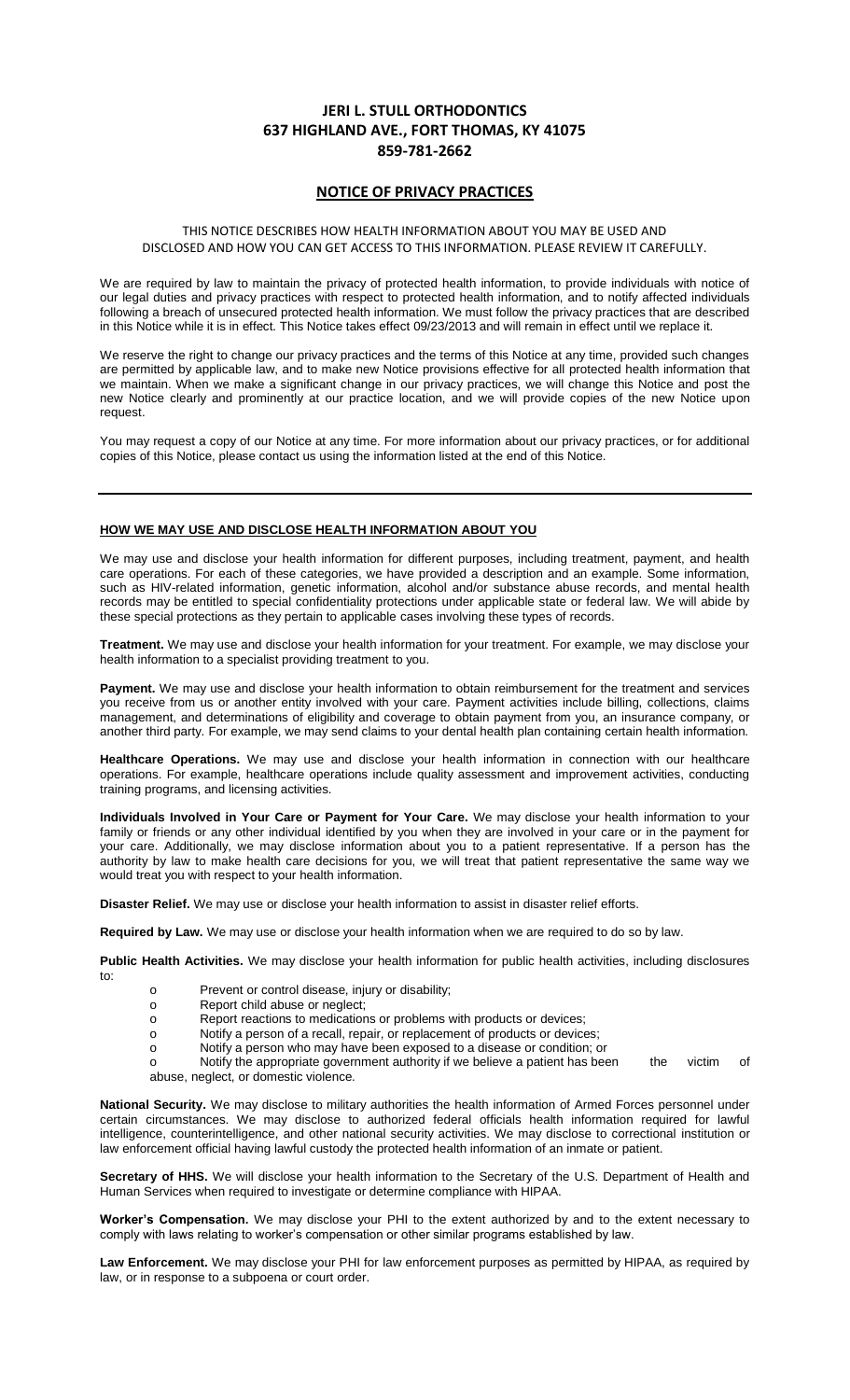**Health Oversight Activities.** We may disclose your PHI to an oversight agency for activities authorized by law. These oversight activities include audits, investigations, inspections, and credentialing, as necessary for licensure and for the government to monitor the health care system, government programs, and compliance with civil rights laws.

**Judicial and Administrative Proceedings.** If you are involved in a lawsuit or a dispute, we may disclose your PHI in response to a court or administrative order. We may also disclose health information about you in response to a subpoena, discovery request, or other lawful process instituted by someone else involved in the dispute, but only if efforts have been made, either by the requesting party or us, to tell you about the request or to obtain an order protecting the information requested.

**Research.** We may disclose your PHI to researchers when their research has been approved by an institutional review board or privacy board that has reviewed the research proposal and established protocols to ensure the privacy of your information.

**Coroners, Medical Examiners, and Funeral Directors.** We may release your PHI to a coroner or medical examiner. This may be necessary, for example, to identify a deceased person or determine the cause of death. We may also disclose PHI to funeral directors consistent with applicable law to enable them to carry out their duties.

**Fundraising.** We may contact you to provide you with information about our sponsored activities, including fundraising programs, as permitted by applicable law. If you do not wish to receive such information from us, you may opt out of receiving the communications.

#### **Other Uses and Disclosures of PHI**

Your authorization is required, with a few exceptions, for disclosure of psychotherapy notes, use or disclosure of PHI for marketing, and for the sale of PHI. We will also obtain your written authorization before using or disclosing your PHI for purposes other than those provided for in this Notice (or as otherwise permitted or required by law). You may revoke an authorization in writing at any time. Upon receipt of the written revocation, we will stop using or disclosing your PHI, except to the extent that we have already taken action in reliance on the authorization.

### **Your Health Information Rights**

**Access.** You have the right to look at or get copies of your health information, with limited exceptions. You must make the request in writing. You may obtain a form to request access by using the contact information listed at the end of this Notice. You may also request access by sending us a letter to the address at the end of this Notice. If you request information that we maintain on paper, we may provide photocopies. If you request information that we maintain electronically, you have the right to an electronic copy. We will use the form and format you request if readily producible. We will charge you a reasonable cost-based fee for the cost of supplies and labor of copying, and for postage if you want copies mailed to you. Contact us using the information listed at the end of this Notice for an explanation of our fee structure.

If you are denied a request for access, you have the right to have the denial reviewed in accordance with the requirements of applicable law.

**Disclosure Accounting.** With the exception of certain disclosures, you have the right to receive an accounting of disclosures of your health information in accordance with applicable laws and regulations. To request an accounting of disclosures of your health information, you must submit your request in writing to the Privacy Official. If you request this accounting more than once in a 12-month period, we may charge you a reasonable, cost-based fee for responding to the additional requests.

**Right to Request a Restriction.** You have the right to request additional restrictions on our use or disclosure of your PHI by submitting a written request to the Privacy Official. Your written request must include (1) what information you want to limit, (2) whether you want to limit our use, disclosure or both, and (3) to whom you want the limits to apply. We are not required to agree to your request except in the case where the disclosure is to a health plan for purposes of carrying out payment or health care operations, and the information pertains solely to a health care item or service for which you, or a person on your behalf (other than the health plan), has paid our practice in full.

**Alternative Communication.** You have the right to request that we communicate with you about your health information by alternative means or at alternative locations. You must make your request in writing. Your request must specify the alternative means or location, and provide satisfactory explanation of how payments will be handled under the alternative means or location you request. We will accommodate all reasonable requests. However, if we are unable to contact you using the ways or locations you have requested we may contact you using the information we have.

**Amendment.** You have the right to request that we amend your health information. Your request must be in writing, and it must explain why the information should be amended. We may deny your request under certain circumstances. If we agree to your request, we will amend your record(s) and notify you of such. If we deny your request for an amendment, we will provide you with a written explanation of why we denied it and explain your rights.

**Right to Notification of a Breach**. You will receive notifications of breaches of your unsecured protected health information as required by law.

**Electronic Notice.** You may receive a paper copy of this Notice upon request, even if you have agreed to receive this Notice electronically on our Web site or by electronic mail (e-mail).